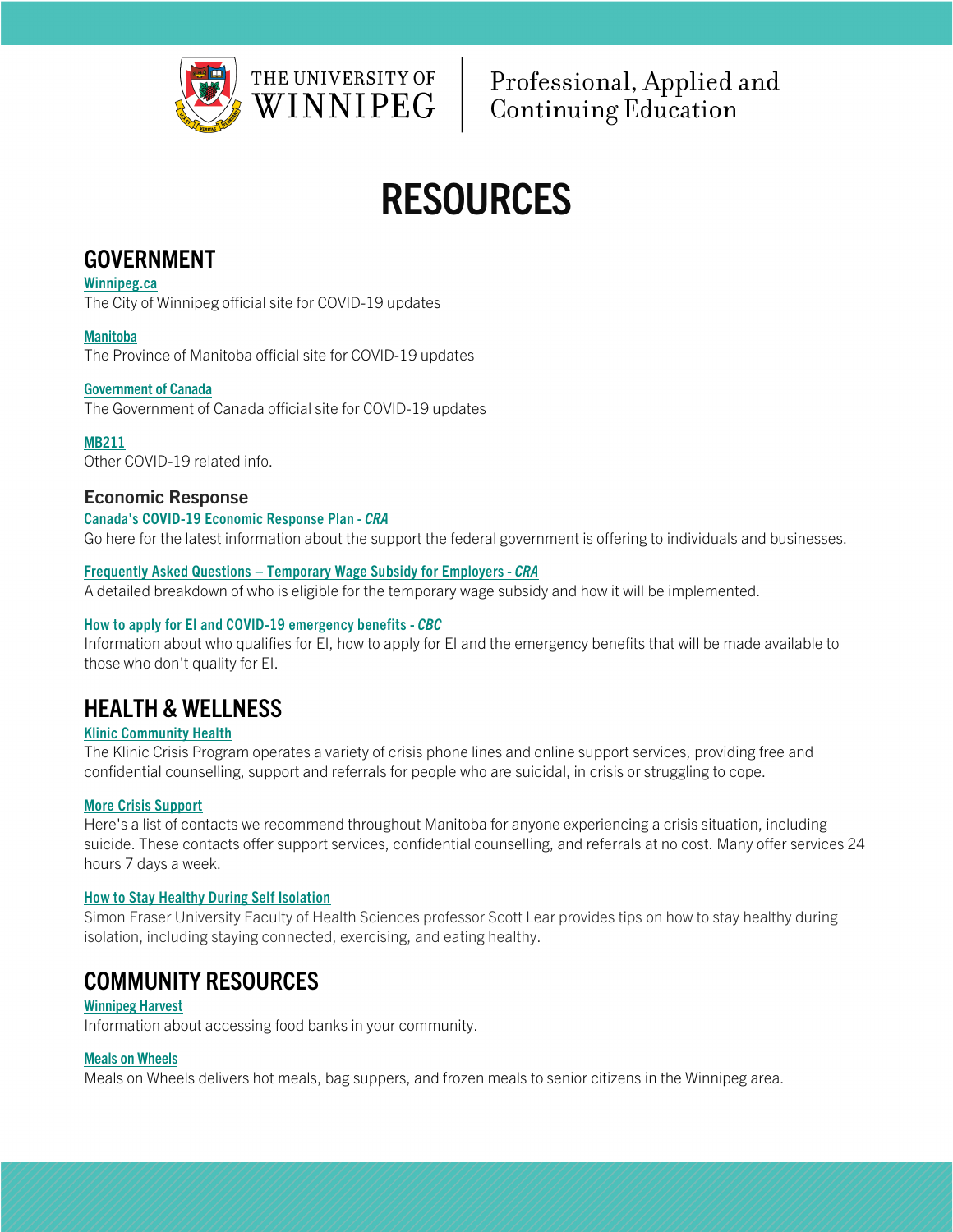

#### [Winnipeg COVID-19 Community Reporting](https://www.facebook.com/groups/Winnipeg.Only.Free.Stuff/)

A Facebook Group created by community members for all of Winnipeg area to connect and support each other in this critical time.

# FREE RESOURCES FOR ACTIVITIES, ARTS & CULTURE

#### [Guides to Winnipeg Library eBooks Services](https://guides.wpl.winnipeg.ca/c.php?g=143905&p=1426479)

While Winnipeg Public Library Branches may be closed, you can download ebooks and e-audiobooks and stream TV shows and movies through their digital library.

#### [Stuck at Home? These 12 Famous Museums Offer Virtual Tours You Can Take on Your Couch \(Video\) -](https://www.travelandleisure.com/attractions/museums-galleries/museums-with-virtual-tours?fbclid=IwAR0kAoNEUdh0eDjHmLaGRj1BClzToCEMBrQ-EXZp0d7xbwFLDHDvhkuydIQ) Andrea Romano, [Travel+Leisure](https://www.travelandleisure.com/attractions/museums-galleries/museums-with-virtual-tours?fbclid=IwAR0kAoNEUdh0eDjHmLaGRj1BClzToCEMBrQ-EXZp0d7xbwFLDHDvhkuydIQ)

Experience the best museums from London to Seoul in the comfort of your own home.

#### [Gutenberg Project](https://www.gutenberg.org/)

Download free books, e.g. Shakespeare, Edgar Allen Poe, Frankenstein, etc.

#### [The Social Distancing Festival](https://www.socialdistancingfestival.com/?fbclid=IwAR3k5e_uv6PlgcBSzDTZ1nTiLbhcWWumecTEFRTpKOQpzP61M41MOrEbQLE)

An online artist's community made to celebrate and showcase the work of artists around the world who have been affected by the need for social distancing.

#### [Canadian children's writers & illustrators are sharing readings of their books online](https://www.cbc.ca/books/canadian-writers-are-sharing-readings-of-their-books-online-1.5500364?fbclid=IwAR1aVE8I8W52Khm7pu-ZgnOnyoixIdYqkHlqSfXZ4VEeQiIeyXPklgE5lMg) - *CBC Books*

Writers across the country are filming readings of their books for viewers.

### WORKING REMOTELY

UWinnipeg PACE [Tips for Adapting to Learning Remotely](https://pace.uwinnipegcourses.ca/sites/default/files/pdfs/publications/Study%20Tips%20for%20Managing%20a%20Transition%20to%20Remote%20Learning.pdf) (PDF)

#### [UWinnipeg PACE Online Learning Guide](https://pace.uwinnipegcourses.ca/sites/default/files/pdfs/publications/UWPACE_Student_Learning_Resources-Online_Learning_Guide.pdf) (PDF)

#### [UWinnipeg Library](http://libguides.uwinnipeg.ca/covid19)

The Library has developed a site with resources to help manage the transition to learning remotely that might be helpful when adjusting to the change.

#### [How to Stay Connected During Self Isolation](https://drawingchange.com/how-to-stay-connected-during-self-isolation-covid-19/?fbclid=IwAR3_Zx_o6mQ5XaVl3FvoS2KuzvTb12tjtawBnrSlr435osJ5SZR-n9DhJ1A) - *Samm Bradd, Drawing for Change*

A beautifully illustrated guide on how to stay connected while physically distancing.

#### [Zoom](https://support.zoom.us/hc/en-us/articles/206618765-Zoom-Video-Tutorials)

Video tutorials on how to maximize your productivity on Zoom.

#### [How to lead a great remote team](https://toggl.com/out-of-office-leading-a-remote-team/) - *Toggl*

Tips on how to communicate, trust and work together when working apart.

#### [The ultimate guide to remote meetings in 2020](https://slackhq.com/ultimate-guide-remote-meetings) - *Slack* Conference calls can be better.

#### [The Ultimate Guide to Webinars](https://www.searchenginejournal.com/webinar-planning-best-practices-guide/231301/#close) - *Search Engine Journal*

37 tips on webinar strategy, planning, marketing, hosting, and presenting.

#### [Tamarack Webinars](https://www.tamarackcommunity.ca/hubfs/Tamarack%20Webinar%20Schedule%202020.pdf?utm_campaign=10-Year%20Strategy&utm_source=hs_email&utm_medium=email&utm_content=84856281&_hsenc=p2ANqtz-_k1DQ9pxfusoRJLnP4nKfE50PwvJJsCnQ2oKthIDhZE-ayhJ1XRgB1uYZllGbfn1sABpqoVePA8JUOWA0IcSjVBUiSfA&_hsmi=84856281)

Tamarack will be hosting a series of free webinars on topics of community engagement, poverty reduction and the changing role of poverty.

#### [Resources for not-for-profits during COVID-19](https://www.thevantagepoint.ca/blog/resources-not-profits-during-covid-19) - *Vantage Point*

List of resources for not-for-profits and how to manage health emergencies in a working environment.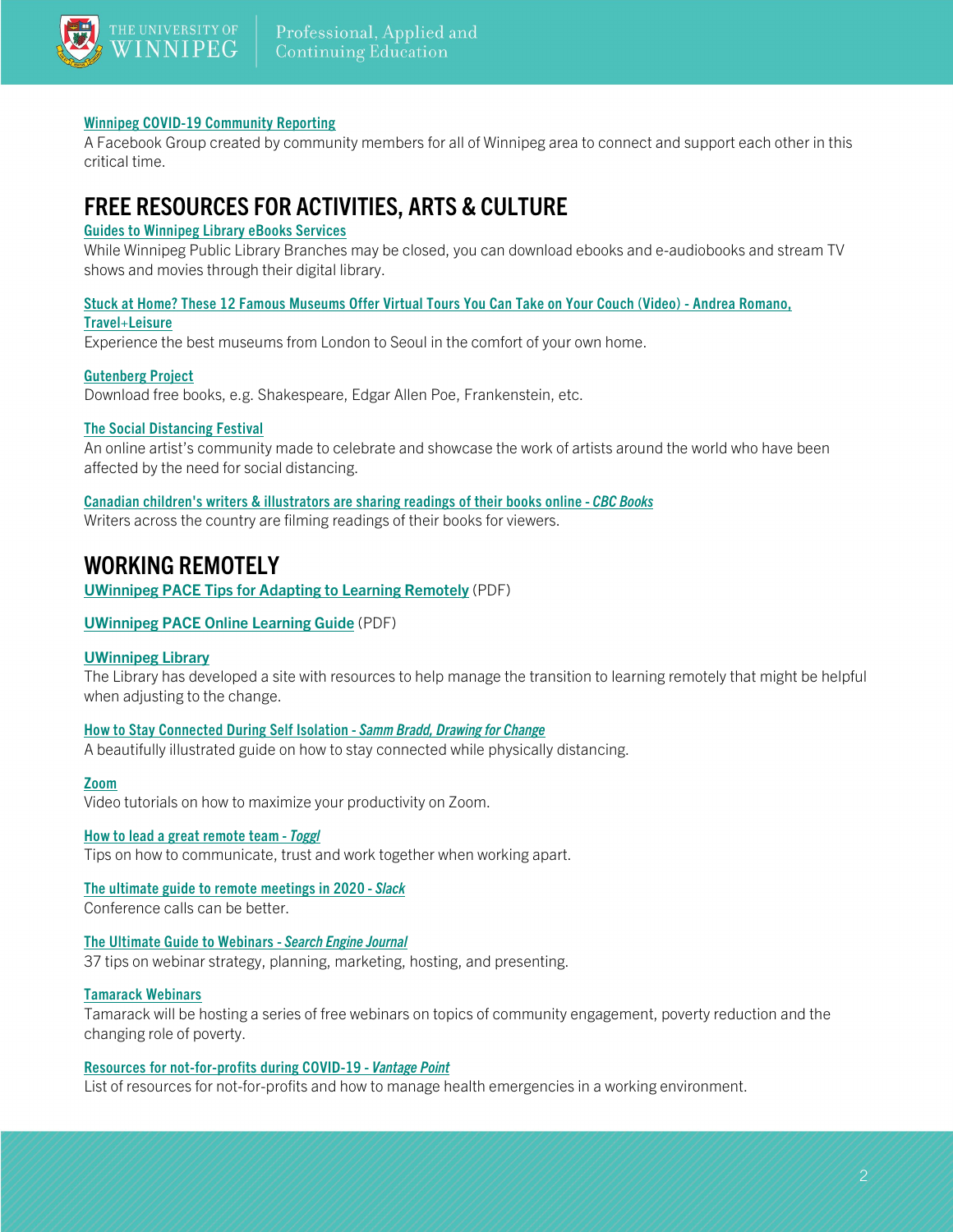

#### [Table of Engagement Activities and Suppliers](https://mcusercontent.com/2bc13cdee4c54f3d551c1bf18/files/367d67d4-486c-49dd-8b9d-60bc7a2f0a7f/TABLE_OF_ENGAGEMENT_ACTIVITIES_AND_SUPPLIERS_V1.pdf) - *MODUS Planning, Design and Engagement*

20+ engagement activities that traditionally happen in-person, but which can be done effectively online.

#### [Best Practices for Hosting](https://blog.zoom.us/wordpress/2020/03/04/best-practices-for-hosting-a-digital-event/) a Digital Event - *Zoom*

Best practices and tips for creating an impactful, world-class virtual event

#### [Tips for Remote Working from Virtual Office Pros](https://medium.com/@MoveOn.org/tips-for-remote-working-from-virtual-office-pros-13b27d7a9803) - *MoveOn*

MoveOn shares tips to make the unplanned and temporary shift to virtual work flow easier.

#### [New to Working from Home? Here Are Some Tips to Help You Meet Like a Pro](https://blog.zoom.us/wordpress/2020/03/09/working-from-home-tips-to-meet-like-a-pro/) - *Zoom*

Tips to help you get set up, limit distractions, maintain confidentiality, and meet like a pro as you work from home.

[5 expert tips for working from home in a crowded house during the coronavirus pandemic](https://theconversation.com/5-expert-tips-for-working-from-home-in-a-crowded-house-during-the-coronavirus-pandemic-133967?utm_medium=email&utm_campaign=Latest%20from%20The%20Conversation%20for%20March%2021-22%202020&utm_content=Latest%20from%20The%20Conversation%20for%20March%2021-22%202020+CID_57bb819dbbc435328138053b63873b44&utm_source=campaign_monitor_ca&utm_term=5%20expert%20tips%20for%20working%20from%20home%20in%20a%20crowded%20house%20during%20the%20coronavirus%20pandemic)

Five ways to organize the home-work environment for a more successful transition into working remotely.

[Navigating a Virtual/Remote Workplace During COVID-19](https://www.canwach.ca/article/navigating-virtualremote-workplace-during-covid-19) - *CanWaCH*

## SUPPORT FOR PARENTS

#### [How to talk to your kids about COVID-19](https://theconversation.com/coronavirus-qandas-answers-to-7-questions-your-kids-may-have-about-the-pandemic-133576)

Child psychologists offer some practical advice for parents on how to talk to their kids about COVID-19.

#### [Tai Asks Why](https://www.cbc.ca/radio/podcasts/tai-asks-why/) - *CBC Radio*

Podcast series for children that follows Tai Poole on his quest to find answers to life's biggest questions.

#### [Stories Podcast](http://storiespodcast.com/)

A bedtime show for kids of all ages with that is providing read-along e-books and ad-free episodes amidst COVID-19.

#### [Circle Round](https://www.wbur.org/circleround)

A podcast that adapts carefully-selected folktales from around the world into sound and music rich radio plays exploring important issues like kindness, persistence and generosity.

#### [Wow in the World](https://www.npr.org/podcasts/510321/wow-in-the-world) - *NPR*

Science for kids.

**[Story Pirates](https://www.storypirates.com/)** Funny kids' stories, performed by seasoned improv actors.

#### [Ear Snacks](https://www.earsnacks.org/)

A musical podcast for kids about the world.

#### [Earth Rangers](https://www.earthrangers.com/podcast/)

A podcast for everyone who loves to explore the mysteries of nature.

#### [What If World](http://www.whatifworldpodcast.com/episodes)

A storytelling podcast for kids. What if a tiny dragon lived in my closet? What if there were a never-ending bowl of ice cream? What if cats ruled the world?

#### [Molly of Denali](https://www.npr.org/podcasts/727663819/molly-of-denali) - *NPR*

The daily adventures of 10-year-old Alaska native Molly Mabray, her family, her dog Suki and her friends Tooey and Trini.

#### [Short & Curly](https://www.abc.net.au/radio/programs/shortandcurly/)

A fast-paced fun-filled ethics podcast for kids and their parents, with questions and ideas to really get you thinking.